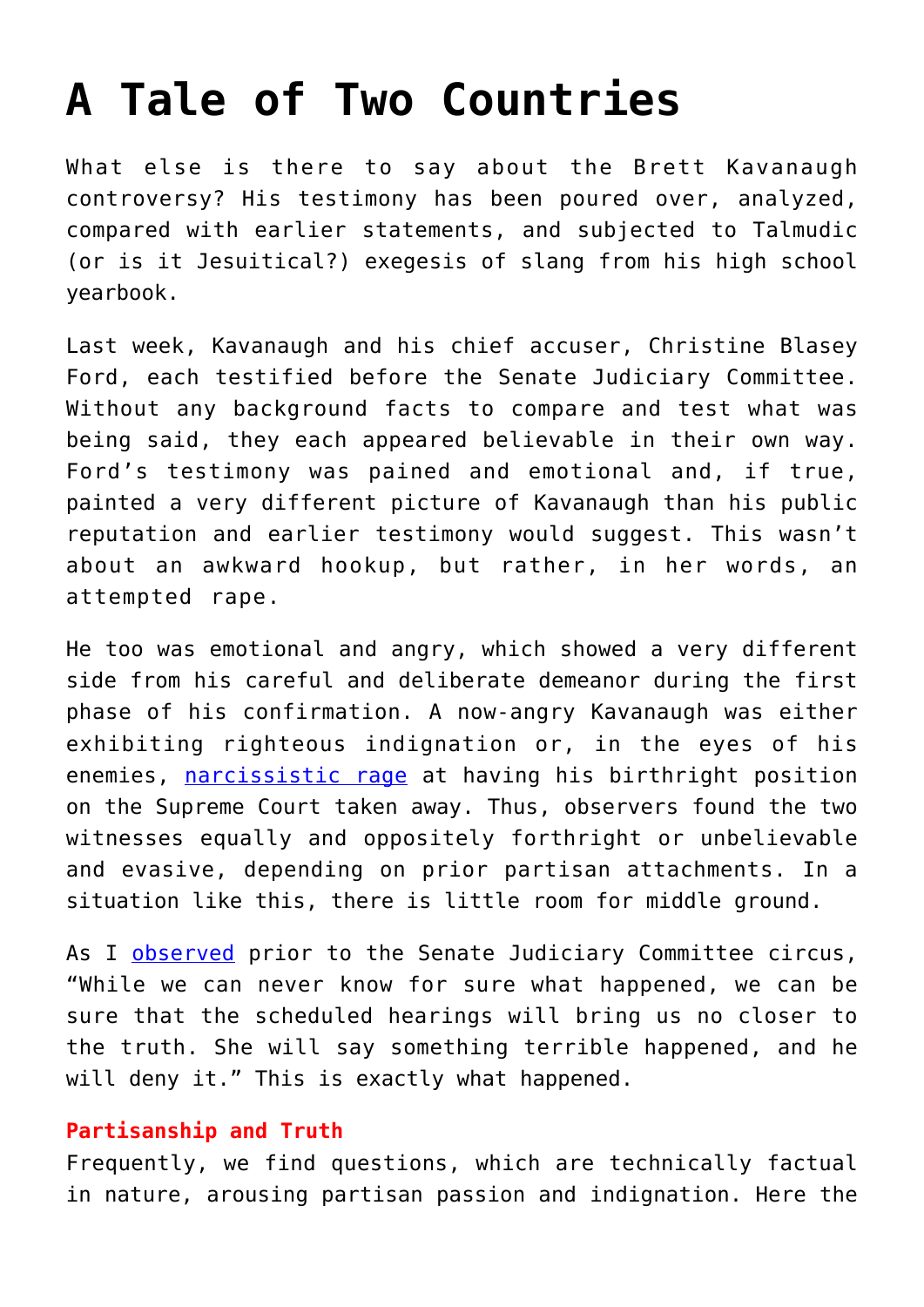question of what is or is not true instead becomes a shorthand way of signaling one's attachments, loyalties, and humanity. This includes various criminal *cause célèbres* including, before my lifetime, the "[Free Huey](https://en.wikipedia.org/wiki/Huey_P._Newton)" movement and the [Rosenberg](https://en.wikipedia.org/wiki/Julius_and_Ethel_Rosenberg) spies, and, more recently, the O.J. Simpson and George Zimmerman trials. Such cases, while immediately concerned with the guilt or innocence of the accused, also implicate broader questions, such as prejudice among police and the injustices of the broader society. In short, these cases become a way of asking whether a people and its government are illegitimate or unjust, and by implication, whether one is "woke" in accepting such a broad-based critique.

America is not alone in this phenomenon. France tore itself apart over the **[Dreyfus Affair](https://www.newyorker.com/magazine/2009/09/28/trial-of-the-century)**, which related to broader questions of Jewish loyalty and identity in post-revolutionary France. Like the Kavanaugh case, it transformed the question of the honor of one man into a debate about France's honor and identity.

Even technical issues like global warming or the [death toll](https://amgreatness.com/2018/09/21/the-one-true-puerto-rico-death-toll-and-other-fictions/) [from Hurricane Maria](https://amgreatness.com/2018/09/21/the-one-true-puerto-rico-death-toll-and-other-fictions/) have a partisan angle, though these purely factual questions presumably have answers and are no different from other unsettled questions in science and epidemiology. Nonetheless, when it comes to these identitydefining questions of fact, everyone has a passionate position, even one's carefree "beach friends."

I suspect nothing in the hearings significantly moved the dial or persuaded the other side. Both Kavanaugh and Ford testified "credibly," which is not the same as definitively or convincingly. We have arrived where we started, a "he said, she said" dispute from 36 years ago, in which the dates, addresses, corroborating witnesses, and other indicia of guilt or innocence are lost to the sands of time, contradictory, or simply absent.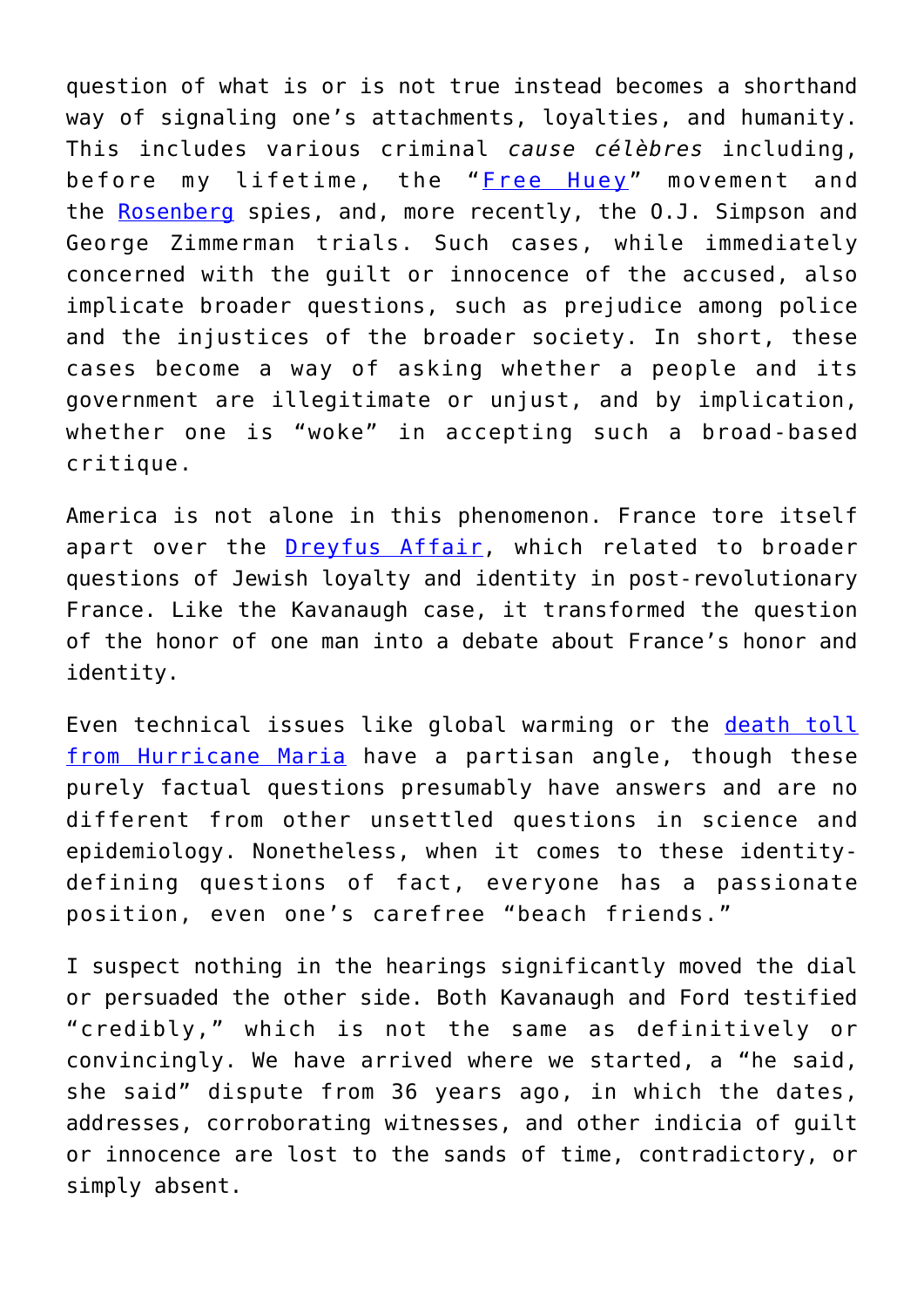The hearings, though, with the intense questioning by the various senators, the grandstanding speeches, the tears and accusations, scarred lives competing with scarred reputations, and endless media analysis, are a symptom of a country that was already deeply divided on questions of government, identity, and culture. Rather than bringing the country closer to the truth, the hearings have only served to amplify partisan views on both sides. Partisans on both sides are now emboldened, enraged, and eager to settle their scores at the ballot box in November.

## **The Senate Hearings Are Another Expression of the Anti-Trump "Resistance"**

As an expression of deeper divisions, the last-minute attacks on Kavanaugh are part of broader pattern. Trump has been viewed as a threat to all that is good and decent by nearly all Democrats, as well as a goodly swath of insider Republicans, from the beginning. His Democratic opponents thought Obama was ushering in a new era and that Hillary's inevitable victory would solidify the gains. His populist rhetoric, agnosticism on free trade, opposition to open borders, and skepticism of foreign alliances are all decisive departures from the *status quo ante.* His election spawned the self-proclaimed [resistance,](https://amgreatness.com/2018/06/05/the-real-meaning-of-theresistance/) which has rejected his legitimacy from the start and sought either indictment or impeachment.

Even before the Ford bombshell, the Senate process, with [Cory](https://amgreatness.com/2018/09/07/cory-bookers-commodus-moment/) [Booker's "I am Spartacus"](https://amgreatness.com/2018/09/07/cory-bookers-commodus-moment/) nonsense, has reminded us of the acrimony of confirmation battles past. Robert Bork's America, we were told in 1987, would revive an era of segregated lunch counters and back alley abortions. Clarence Thomas faced attacks similar to those launched at Kavanaugh, when Anita Hill testified that he harassed her by making uncouth remarks. We were told in hysterical tones that if David Souter, a milquetoast moderate, was confirmed, women would die.

In other words, while Trump supposedly ushered in a unique era of incivility, extreme rhetoric and hardball politics have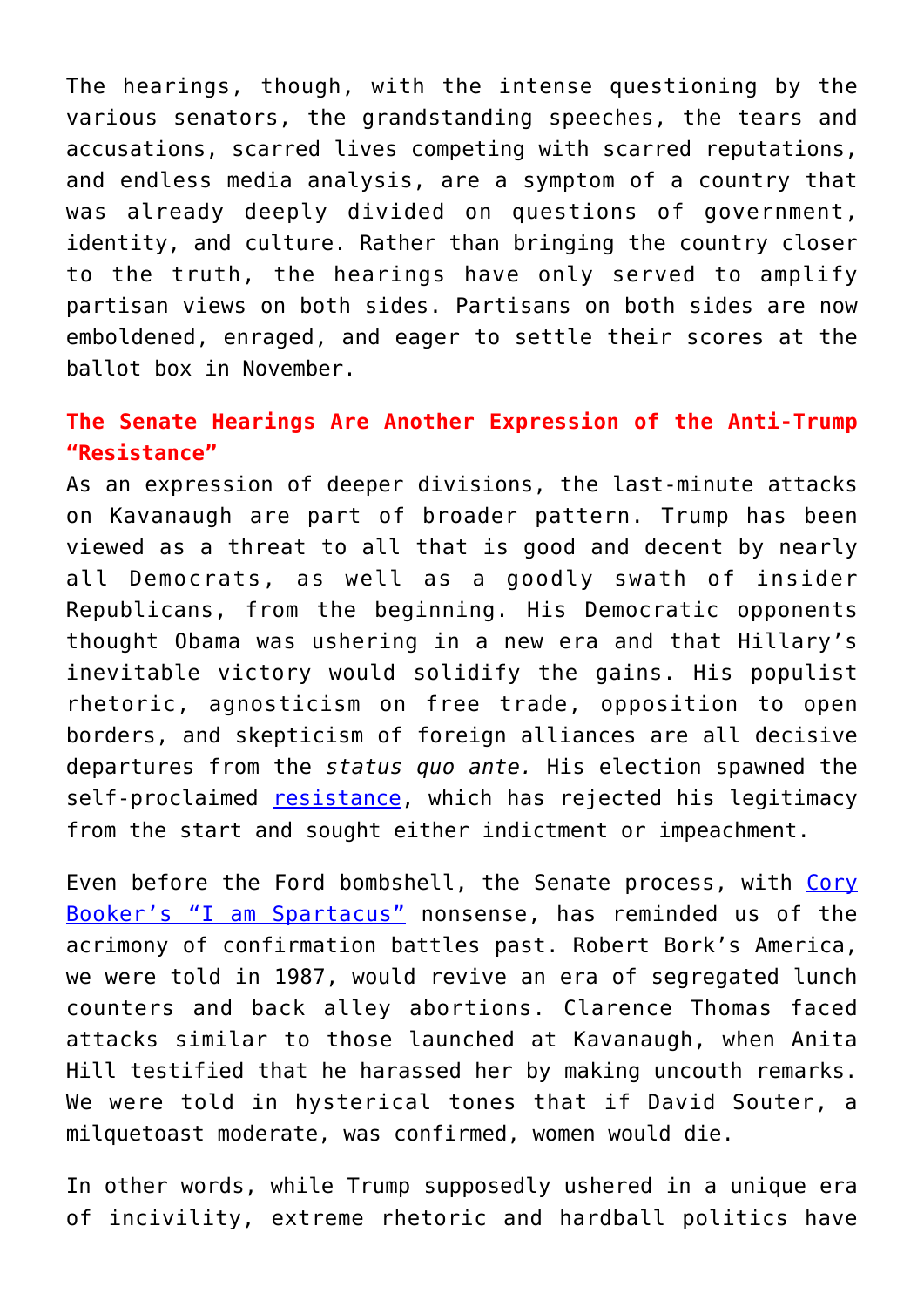been customary regarding Supreme Court nominees, particularly to oppose Republican nominees. For the Democratic Party's left wing, any change from the Court's leftward tilt is painted as a horror show and a major injustice. This, even though elections are supposed to signal the will of the people, and every Republican presidential candidate has made reformation of the Court a centerpiece of their campaigns.

As President Obama once said, "Elections have consequences."

## **A Broader Decadence Among the Elected Branches**

In addition to being an extreme manifestation of the Democratic Left's sense of entitlement regarding the Supreme Court, the latest twists and turns of the Kavanaugh saga also expose a more ominous trend in American politics. There has been a degradation of the quality, self-respect, and ability of our elected officials. The president's power has been chipped away by administrative agencies, passive aggressive noncompliance by the permanent bureaucracy, and the consensus positions of law enforcement and intelligence agencies. This, broadly speaking, is what is meant by the "deep state."

Deference to the deep state goes beyond the executive; the legislature, with its penchant for delegating hard decisions to administrative agencies, also apparently is willing to outsource its investigative function to the FBI. Lame duck Senator Jeff Flake (R-Ariz.) ultimately backed down on his support of Kavanaugh and conditioned his support on an additional FBI investigation into Ford's allegations, which is already underway. Senator Dick Durbin (D-Ill.) asked Kavanaugh to agree to such additional investigations, and Kavanaugh reminded the senator that the FBI does not reach ultimate conclusions, and that the Senate itself had a constitutional duty to investigate and decide on his nomination. Joe Biden, incidentally, [made a similar point forcefully](https://www.youtube.com/watch?v=kKZjR_n7R8w) during the Clarence Thomas hearings.

The elevation of the unelected FBI by the Democrats is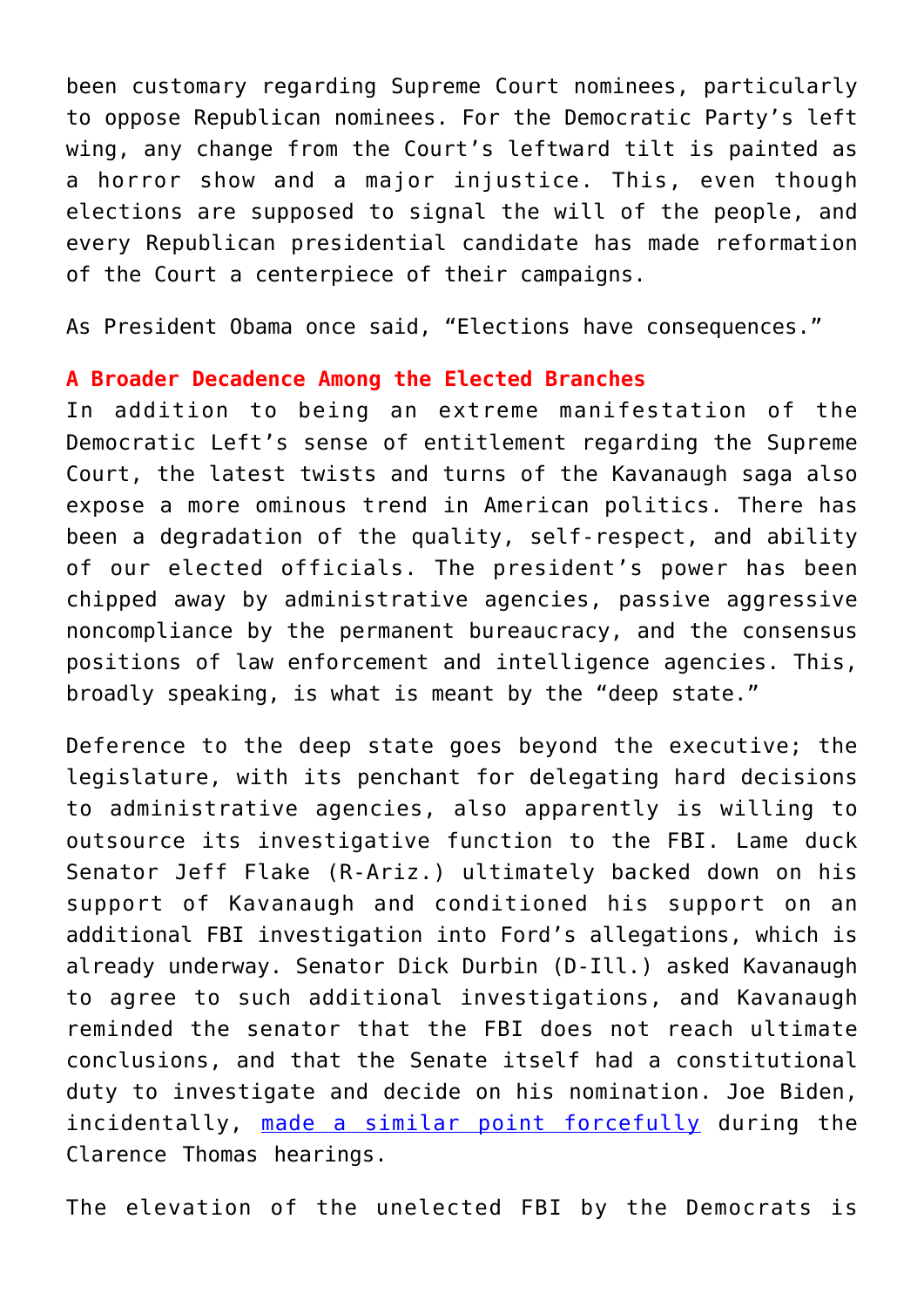a [surprising development](https://fivethirtyeight.com/features/why-democrats-and-republicans-did-a-sudden-180-on-the-fbi/). They were wary of the FBI when J. Edgar Hoover was at the helm investigating various domestic subversive activities, including the anti-Vietnam-Warmovement. During the George W. Bush Administration, the FBI's sweeping new authority following the 9/11 attacks led to frequently expressed concerns about overreach and encroachments upon [civil liberties.](https://www.wired.com/story/fisa-section-702-renewal-congress/)

Starting around the time the FBI exonerated Hillary Clinton, used her campaign's dossier to investigate the Trump campaign, and, especially after Trump's surprising win, the Democrats changed their tune. The FBI was then transformed into the Guardians of the Republic. We are now supposed to forget its senior leaders, including the disgraced James Comey, abused their authority and probably broke the law to destroy Trump, have [defied numerous congressional subpoenas](http://www.foxnews.com/politics/2018/04/04/nunes-threatens-to-enforce-subpoena-over-fbi-memo-that-kick-started-russia-investigation.html), and generally behaved as an agency that had a "higher loyalty" only to [its](https://amgreatness.com/2018/01/26/no-thing-independent-fbi/) [own institutional power](https://amgreatness.com/2018/01/26/no-thing-independent-fbi/).

In spite of its recent history, we now are supposed to believe that the FBI will, in a nonpartisan way, get to the bottom of this incident from 36 years ago. The premise is laughable.

Elected officials' making decisions have a weighty responsibility with consequences. It takes courage, it takes wisdom, and it takes a sense of stewardship. These are, needless to say, not typically the qualities associated with U.S. senators in 2018, as evidenced, not least, by their attempts to obtain cover from the FBI. The FBI, like the Senate, is not a crew of magicians. They can no more unravel this charge than the Senate; in criminal courts, we have burdens of proof and the like to address such situations. In the Senate, we're supposed to find such considerations embodied in the senators' common sense. Instead, we see gleeful credulousness and Machiavellian maneuvers by the Senate Democrats, all in the service of keeping the Supreme Court as the protector of abortion and other evils.